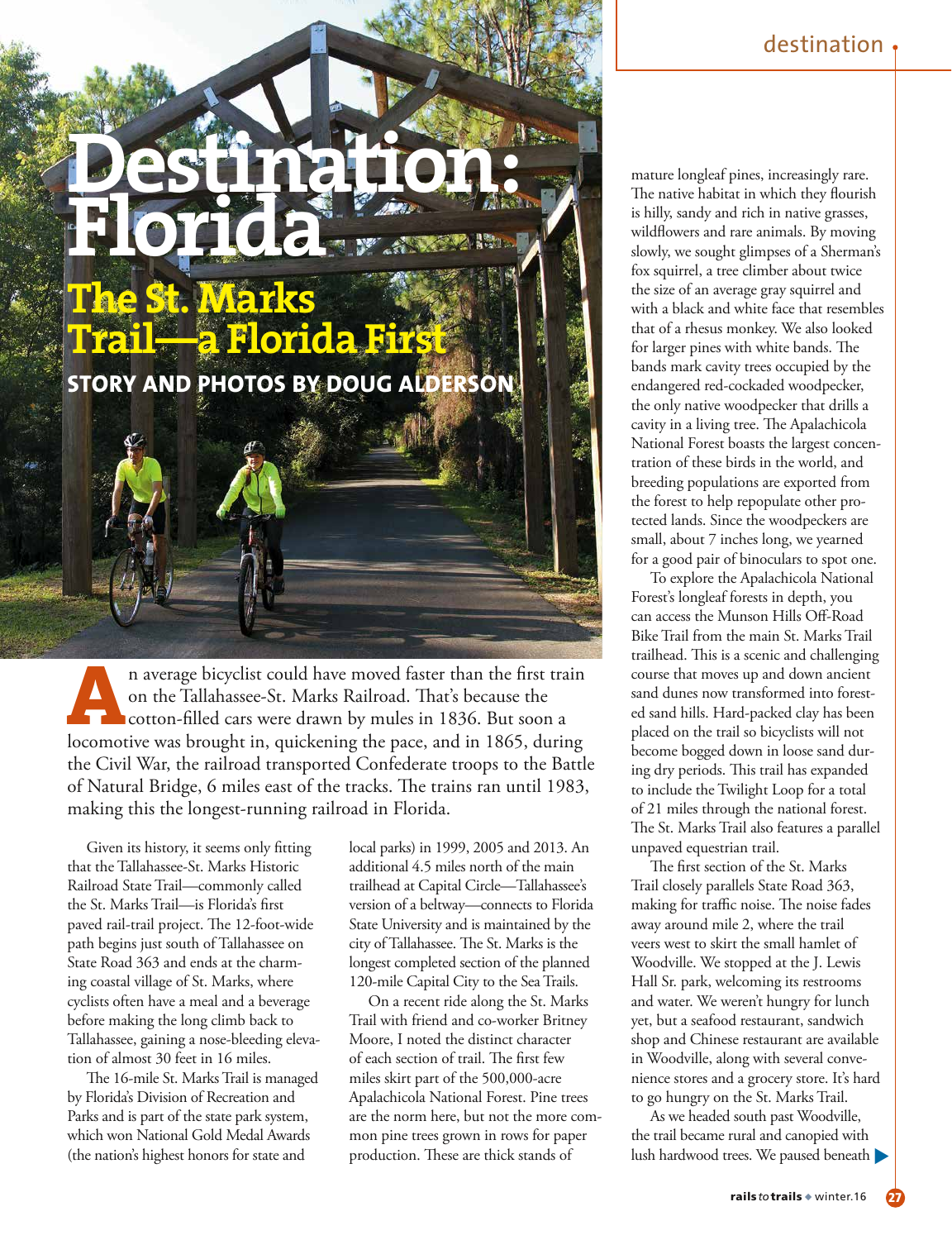

a mulberry tree dripping with ripe berries. "Oh, those are sweet," said Britney, sampling one of the pink berries. "And I love the canopy feel of the trail, especially on a hot day." At mile 9, a good rest stop is the Wakulla Station trailhead, with water, restrooms, shaded pavilions and a Boundless Playground—a specially designed facility suitable for children of all abilities.

A couple miles south of the trailhead, we made a pleasant discovery at the logcabin-style Wakulla United Methodist Church. The congregation has installed a drinking fountain beside the trail, accompanied by a spiritual message and an invitation to everyone to attend services, regardless of how one is dressed.

Just past U.S. Highway 98, where the trail crossing is clearly marked, we veered off the trail a hundred yards to access the Beach Trader gift shop. The owner, George McCreery, offers free ice water for trail users and free popsicles for children. "The trail is wonderful," he said. "After cooling off here, a lot of people come back and buy some furniture and souvenirs. By the way, did you see any alligators on the trail?"

"Uh, no," I answered.

"Well, they're on the move now. A big one crossed in front of the store not long ago," McCreery said. Alligators occasionally move on land during the spring mating season or if their swamps or ponds dry up, and sometimes they are simply

seeking a sunny spot in which to bask. But to Floridians, alligators aren't new, and Britney and I aren't phased. There has never been a report of aggressive alligators along the St. Marks Trail.

Leaving the Beach Trader, our fingers sticky from eating dripping popsicles, we rode another 2 miles to the San Marcos de Apalache Historic State Park in the town of St. Marks. Situated at the confluence of the Wakulla and St. Marks rivers, this site is where Spanish, English, American, Confederate and Native American forces—along with swashbuckling pirates fought for control of the region for several centuries. We stood on the shore of the St. Marks River and scanned the vast expanse of salt marsh, tree islands and flowing water that leads to the open Gulf, 5 miles south. It was difficult to fathom how such a peaceful spot, visited today by tourists, bicyclists, hikers and boaters, could have such a turbulent history. All roads and land trails stop here, but visitors can roam the stone ruins of a fort for free or pay a small fee for a museum tour.

By this time, lunch was in order, so we decided to honor a long-standing trail tradition: enjoying fresh seafood at the Riverside Cafe on the shores of the St. Marks River (in our case, it was yellowfin tuna, the day's special). Owner Stanley West started his business 20 years ago with a hot dog cart; now he boasts two massive open-air dining rooms, one





of which is a Seminole Indian pen-sided structure known as a chickee. The thousands of thatched palm fronds that make up the roof emitted a sweet aroma.

"This town is not along any major highway, so it is a destination. You have to want to come here," West said. "It used to be at the end of a railroad, and now we're at the end of a bike trail. Trail users make up 15 to 20 percent of my business. The trail's been good for the whole community."

No doubt the historic St. Marks Trail is also good for the more than 140,000 people who utilize the canopied path each year for health, relaxation and access to tasty food.

**Doug Alderson is the author of several awardwinning outdoor books, including "Wild Florida Adventures," "Waters Less Traveled" and "New Dawn for the Kissimmee River." He is assistant bureau chief for the Florida Office of Greenways & Trails, the lead planning entity for non-motorized trails in the state. An avid cyclist, hiker and paddler, he lives south of Tallahassee, just 2 miles from the St. Marks Trail.**